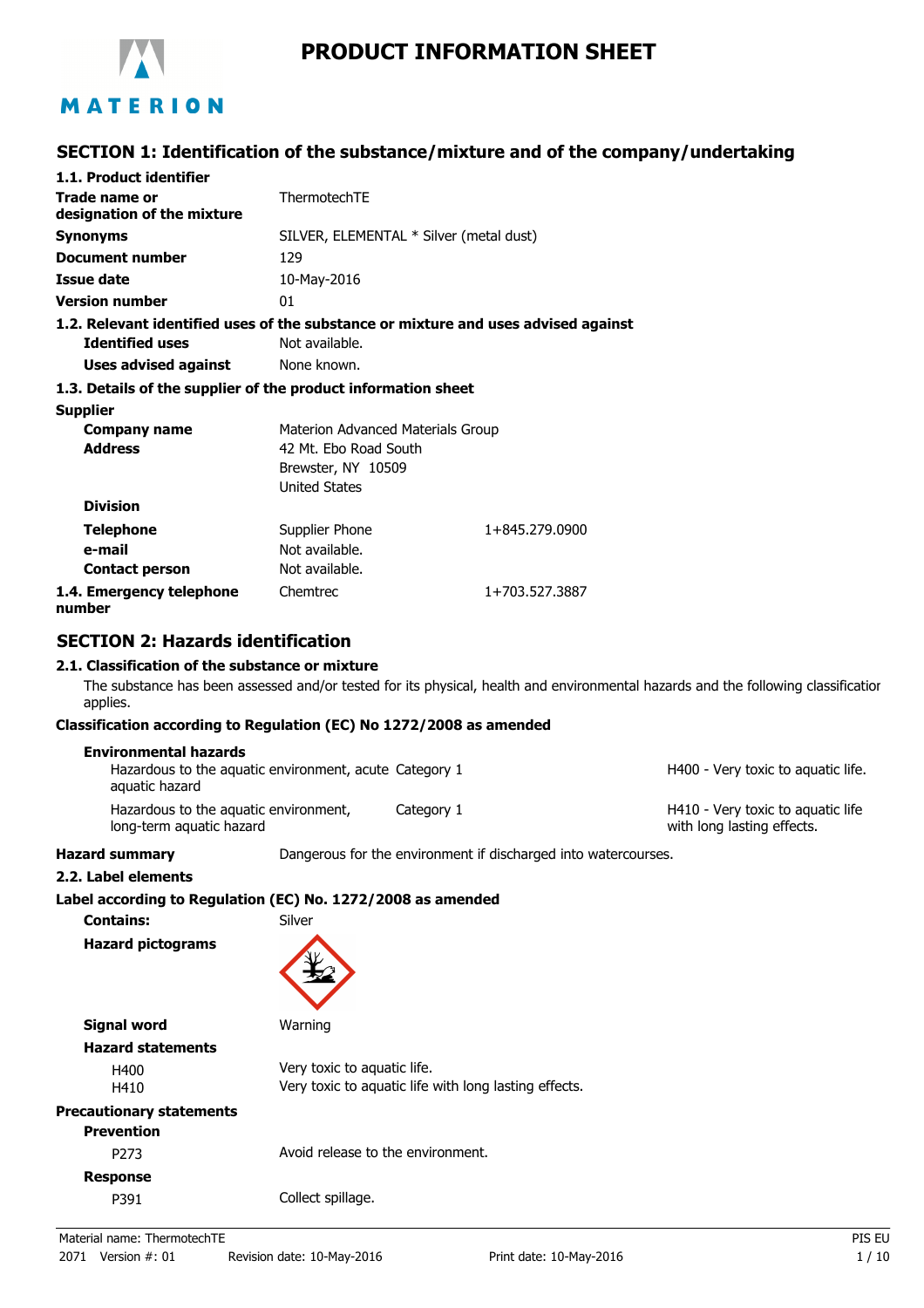| <b>Storage</b><br><b>Disposal</b>                                                                                                    | Store away from incompatible materials.                                                                                                                                                             |  |  |  |
|--------------------------------------------------------------------------------------------------------------------------------------|-----------------------------------------------------------------------------------------------------------------------------------------------------------------------------------------------------|--|--|--|
| P501                                                                                                                                 | Dispose of contents/container in accordance with local/regional/national/international regulations.                                                                                                 |  |  |  |
| Supplemental label                                                                                                                   | None.                                                                                                                                                                                               |  |  |  |
| information                                                                                                                          |                                                                                                                                                                                                     |  |  |  |
| 2.3. Other hazards                                                                                                                   | None known.                                                                                                                                                                                         |  |  |  |
|                                                                                                                                      | <b>SECTION 3: Composition/information on ingredients</b>                                                                                                                                            |  |  |  |
| 3.2. Mixtures                                                                                                                        |                                                                                                                                                                                                     |  |  |  |
| <b>General information</b>                                                                                                           |                                                                                                                                                                                                     |  |  |  |
| <b>Chemical name</b>                                                                                                                 | CAS-No. / EC<br><b>REACH Registration No.</b><br><b>INDEX No.</b><br>$\frac{1}{2}$<br><b>Notes</b><br>No.                                                                                           |  |  |  |
| Silver                                                                                                                               | 100<br>7440-22-4<br>#<br>231-131-3<br>$M = 1000$                                                                                                                                                    |  |  |  |
| <b>Classification:</b>                                                                                                               | Aquatic Acute 1; H400, Aquatic Chronic 1; H410                                                                                                                                                      |  |  |  |
| <b>Additional components</b>                                                                                                         |                                                                                                                                                                                                     |  |  |  |
| <b>Chemical name</b>                                                                                                                 | CAS-No. / EC No. REACH Registration No. INDEX No.<br>$\frac{1}{2}$<br><b>Notes</b>                                                                                                                  |  |  |  |
|                                                                                                                                      |                                                                                                                                                                                                     |  |  |  |
| CLP: Regulation No. 1272/2008.<br>DSD: Directive 67/548/EEC.<br>M: M-factor<br>PBT: persistent, bioaccumulative and toxic substance. | List of abbreviations and symbols that may be used above<br>vPvB: very persistent and very bioaccumulative substance.<br>#: This substance has been assigned Community workplace exposure limit(s). |  |  |  |
| <b>Composition comments</b>                                                                                                          | The full text for all R- and H-phrases is displayed in section 16.                                                                                                                                  |  |  |  |
| <b>SECTION 4: First aid measures</b>                                                                                                 |                                                                                                                                                                                                     |  |  |  |
| <b>General information</b>                                                                                                           | Ensure that medical personnel are aware of the material(s) involved, and take precautions to<br>protect themselves.                                                                                 |  |  |  |
| 4.1. Description of first aid measures                                                                                               |                                                                                                                                                                                                     |  |  |  |
| <b>Inhalation</b>                                                                                                                    | Move to fresh air. Call a physician if symptoms develop or persist.                                                                                                                                 |  |  |  |
| <b>Skin contact</b>                                                                                                                  | Get medical attention if irritation develops and persists.                                                                                                                                          |  |  |  |
| Eye contact                                                                                                                          | Rinse with water. Get medical attention if irritation develops and persists.                                                                                                                        |  |  |  |
| <b>Ingestion</b>                                                                                                                     | Get medical attention if symptoms occur.                                                                                                                                                            |  |  |  |
| 4.2. Most important<br>Direct contact with eyes may cause temporary irritation.<br>symptoms and effects, both<br>acute and delayed   |                                                                                                                                                                                                     |  |  |  |
| 4.3. Indication of any<br>immediate medical attention<br>and special treatment<br>needed                                             | Provide general supportive measures and treat symptomatically.                                                                                                                                      |  |  |  |
| <b>SECTION 5: Firefighting measures</b>                                                                                              |                                                                                                                                                                                                     |  |  |  |
| <b>General fire hazards</b>                                                                                                          | No unusual fire or explosion hazards noted.                                                                                                                                                         |  |  |  |
| 5.1. Extinguishing media<br><b>Suitable extinguishing</b><br>media                                                                   | Water fog. Foam. Dry chemical powder. Carbon dioxide (CO2).                                                                                                                                         |  |  |  |
| Unsuitable extinguishing<br>media                                                                                                    | None known.                                                                                                                                                                                         |  |  |  |
| 5.2. Special hazards arising<br>from the substance or<br>mixture                                                                     | During fire, gases hazardous to health may be formed.                                                                                                                                               |  |  |  |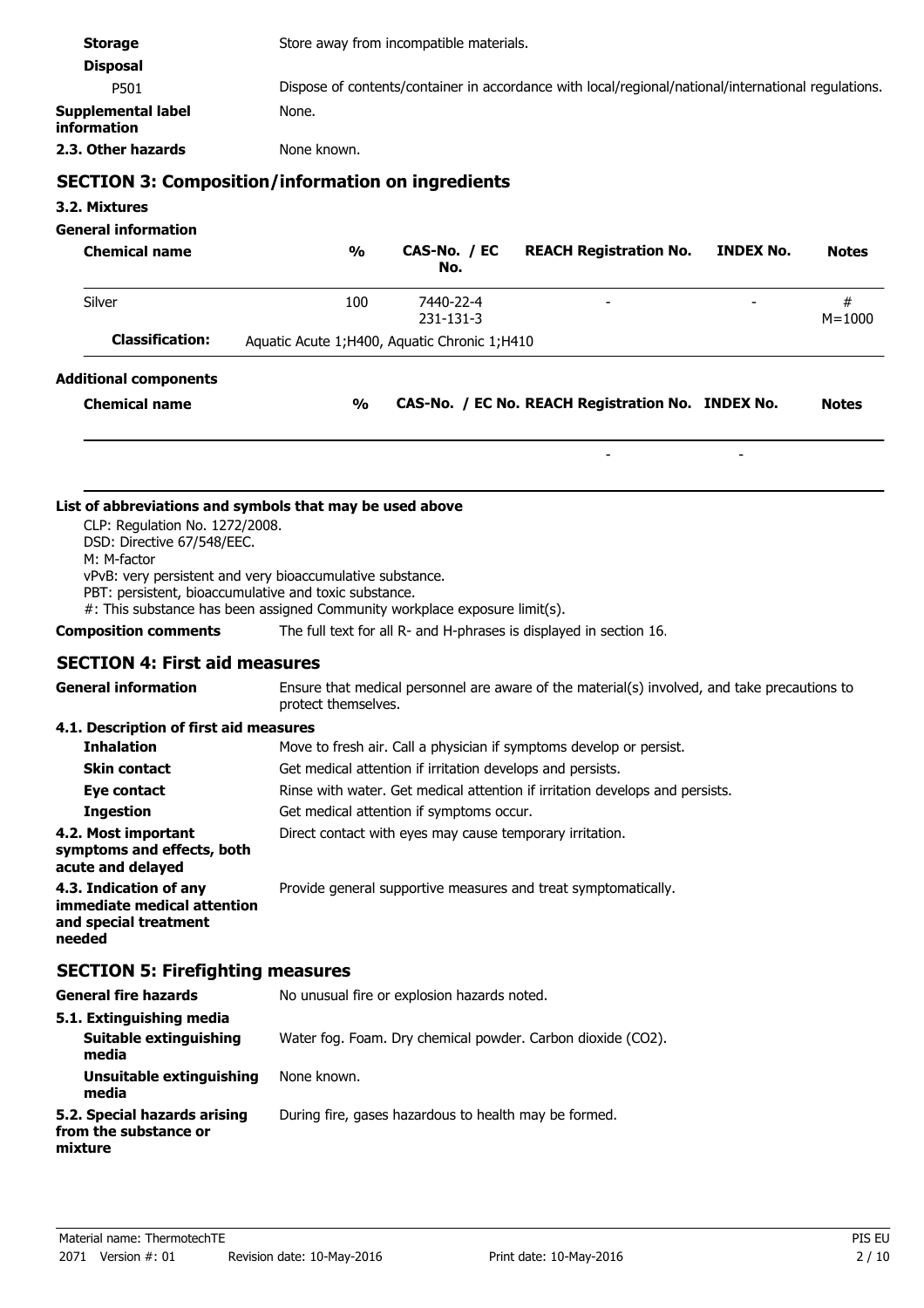| 5.3. Advice for firefighters                               |                                                                                            |
|------------------------------------------------------------|--------------------------------------------------------------------------------------------|
| <b>Special protective</b><br>equipment for<br>firefighters | Wear suitable protective equipment.                                                        |
| <b>Special firefighting</b><br>procedures                  | Use water spray to cool unopened containers. Water runoff can cause environmental damage.  |
| <b>Specific methods</b>                                    | Use standard firefighting procedures and consider the hazards of other involved materials. |

### **SECTION 6: Accidental release measures**

#### **6.1. Personal precautions, protective equipment and emergency procedures**

| For non-emergency<br>personnel                               | Keep unnecessary personnel away. Keep people away from and upwind of spill/leak. Wear<br>appropriate protective equipment and clothing during clean-up. Ensure adequate ventilation. Local<br>authorities should be advised if significant spillages cannot be contained. For personal protection,<br>see section 8. |
|--------------------------------------------------------------|----------------------------------------------------------------------------------------------------------------------------------------------------------------------------------------------------------------------------------------------------------------------------------------------------------------------|
| For emergency<br>responders                                  | Keep unnecessary personnel away. Use personal protection recommended in Section 8 of the SDS.                                                                                                                                                                                                                        |
| 6.2. Environmental<br>precautions                            | Avoid release to the environment. Inform appropriate managerial or supervisory personnel of all<br>environmental releases. Prevent further leakage or spillage if safe to do so. Do not contaminate<br>water. Avoid discharge into drains, water courses or onto the ground.                                         |
| 6.3. Methods and material for<br>containment and cleaning up | Collect spillage. Prevent product from entering drains. Stop the flow of material, if this is without<br>risk. Dike far ahead of spill for later disposal. Following product recovery, flush area with water. For<br>waste disposal, see section 13 of the SDS.                                                      |
| 6.4. Reference to other<br>sections                          | For personal protection, see section 8. For waste disposal, see section 13 of the SDS.                                                                                                                                                                                                                               |

### **SECTION 7: Handling and storage**

| 7.1. Precautions for safe<br>handling                                   | Provide adequate ventilation. Avoid prolonged exposure. Wear appropriate personal protective<br>equipment. Avoid release to the environment. Do not empty into drains. Observe good industrial<br>hygiene practices. |
|-------------------------------------------------------------------------|----------------------------------------------------------------------------------------------------------------------------------------------------------------------------------------------------------------------|
| 7.2. Conditions for safe<br>storage, including any<br>incompatibilities | Store in a cool, dry place out of direct sunlight. Store in original tightly closed container. Store away<br>from incompatible materials (see Section 10 of the SDS).                                                |
| 7.3. Specific end use(s)                                                | Not available.                                                                                                                                                                                                       |

#### **SECTION 8: Exposure controls/personal protection**

#### **8.1. Control parameters**

| Austria. MAK List, OEL Ordinance (GwV), BGBI. II, no. 184/2001                                                                      |             |                      |                     |
|-------------------------------------------------------------------------------------------------------------------------------------|-------------|----------------------|---------------------|
| <b>Components</b>                                                                                                                   | <b>Type</b> | <b>Value</b>         | <b>Form</b>         |
| Silver (CAS 7440-22-4)                                                                                                              | <b>MAK</b>  | $0,1$ mg/m3          | Inhalable fraction. |
|                                                                                                                                     | <b>STEL</b> | $0,1$ mg/m $3$       | Inhalable fraction. |
| <b>Belgium. Exposure Limit Values.</b>                                                                                              |             |                      |                     |
| <b>Components</b>                                                                                                                   | <b>Type</b> | <b>Value</b>         |                     |
| Silver (CAS 7440-22-4)                                                                                                              | <b>TWA</b>  | $0,1$ mg/m3          |                     |
| Bulgaria. OELs. Regulation No 13 on protection of workers against risks of exposure to chemical agents at work<br><b>Components</b> | <b>Type</b> | <b>Value</b>         |                     |
| Silver (CAS 7440-22-4)                                                                                                              | <b>TWA</b>  | $0,1$ mg/m3          |                     |
| Croatia. Dangerous Substance Exposure Limit Values in the Workplace (ELVs), Annexes 1 and 2, Narodne Novine,<br>13/09               |             |                      |                     |
| <b>Components</b>                                                                                                                   | <b>Type</b> | <b>Value</b>         |                     |
| Silver (CAS 7440-22-4)                                                                                                              | <b>MAC</b>  | $0,1 \, \text{mg/m}$ |                     |
| <b>Czech Republic. OELs. Government Decree 361</b>                                                                                  |             |                      |                     |
| <b>Components</b>                                                                                                                   | Type        | <b>Value</b>         |                     |
| Silver (CAS 7440-22-4)                                                                                                              | Ceiling     | $0,3$ mg/m $3$       |                     |
|                                                                                                                                     | <b>TWA</b>  | $0,1$ mg/m3          |                     |
| <b>Denmark. Exposure Limit Values</b>                                                                                               |             |                      |                     |
| <b>Components</b>                                                                                                                   | <b>Type</b> | <b>Value</b>         | <b>Form</b>         |
| Silver (CAS 7440-22-4)                                                                                                              | <b>TLV</b>  | $0,01$ mg/m3         | Dust.               |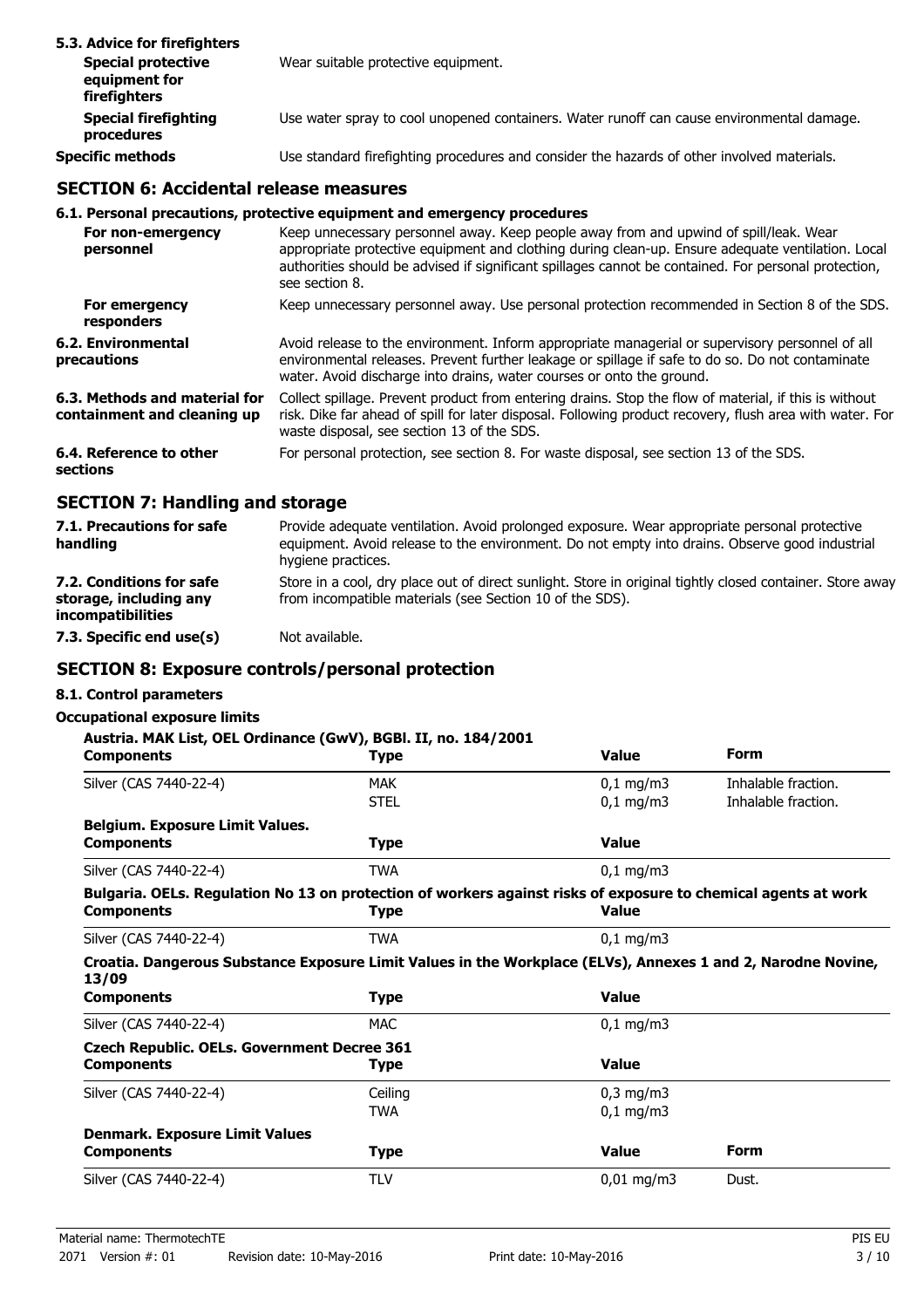| Estonia. OELs. Occupational Exposure Limits of Hazardous Substances. (Annex of Regulation No. 293 of 18<br>September 2001)                                        |             |                      |                     |
|-------------------------------------------------------------------------------------------------------------------------------------------------------------------|-------------|----------------------|---------------------|
| <b>Components</b>                                                                                                                                                 | <b>Type</b> | <b>Value</b>         |                     |
| Silver (CAS 7440-22-4)                                                                                                                                            | <b>TWA</b>  | $0,1$ mg/m3          |                     |
| <b>Finland. Workplace Exposure Limits</b><br><b>Components</b>                                                                                                    | <b>Type</b> | <b>Value</b>         |                     |
| Silver (CAS 7440-22-4)                                                                                                                                            | <b>TWA</b>  | $0,1$ mg/m3          |                     |
| France. Threshold Limit Values (VLEP) for Occupational Exposure to Chemicals in France, INRS ED 984<br><b>Components</b>                                          | <b>Type</b> | <b>Value</b>         |                     |
| Silver (CAS 7440-22-4)                                                                                                                                            | <b>VME</b>  | $0,1$ mg/m3          |                     |
| Germany. DFG MAK List (advisory OELs). Commission for the Investigation of Health Hazards of Chemical<br><b>Compounds in the Work Area (DFG)</b>                  |             |                      | <b>Form</b>         |
| <b>Components</b>                                                                                                                                                 | <b>Type</b> | <b>Value</b>         |                     |
| Silver (CAS 7440-22-4)<br>Germany. TRGS 900, Limit Values in the Ambient Air at the Workplace                                                                     | <b>TWA</b>  | $0,1$ mg/m3          | Inhalable fraction. |
| <b>Components</b>                                                                                                                                                 | <b>Type</b> | <b>Value</b>         | Form                |
| Silver (CAS 7440-22-4)                                                                                                                                            | AGW         | $0,1$ mg/m3          | Inhalable fraction. |
| Greece. OELs (Decree No. 90/1999, as amended)<br><b>Components</b>                                                                                                | <b>Type</b> | <b>Value</b>         |                     |
| Silver (CAS 7440-22-4)                                                                                                                                            | <b>TWA</b>  | $0,1 \, \text{mg/m}$ |                     |
| Hungary. OELs. Joint Decree on Chemical Safety of Workplaces<br><b>Components</b>                                                                                 | <b>Type</b> | <b>Value</b>         |                     |
| Silver (CAS 7440-22-4)                                                                                                                                            | <b>STEL</b> | $0,4$ mg/m3          |                     |
|                                                                                                                                                                   | <b>TWA</b>  | $0,1$ mg/m3          |                     |
| Iceland. OELs. Regulation 154/1999 on occupational exposure limits<br><b>Components</b>                                                                           | <b>Type</b> | <b>Value</b>         | <b>Form</b>         |
| Silver (CAS 7440-22-4)                                                                                                                                            | <b>TWA</b>  | $0,01$ mg/m3         | Dust.               |
| <b>Ireland. Occupational Exposure Limits</b><br><b>Components</b>                                                                                                 | <b>Type</b> | <b>Value</b>         |                     |
| Silver (CAS 7440-22-4)                                                                                                                                            | <b>TWA</b>  | $0,1$ mg/m3          |                     |
| <b>Italy. Occupational Exposure Limits</b><br><b>Components</b>                                                                                                   | <b>Type</b> | <b>Value</b>         |                     |
| Silver (CAS 7440-22-4)                                                                                                                                            | <b>TWA</b>  | $0,1 \, \text{mg/m}$ |                     |
| Latvia. OELs. Occupational exposure limit values of chemical substances in work environment<br><b>Components</b>                                                  | <b>Type</b> | <b>Value</b>         |                     |
| Silver (CAS 7440-22-4)                                                                                                                                            | <b>TWA</b>  | $0,1$ mg/m3          |                     |
| Lithuania. OELs. Limit Values for Chemical Substances, General Requirements<br><b>Components</b>                                                                  | <b>Type</b> | <b>Value</b>         |                     |
| Silver (CAS 7440-22-4)                                                                                                                                            | <b>TWA</b>  | $0.1$ mg/m3          |                     |
| Malta. OELs. Occupational Exposure Limit Values (L.N. 227. of Occupational Health and Safety Authority Act (CAP.<br>424), Schedules I and V)<br><b>Components</b> | <b>Type</b> | <b>Value</b>         |                     |
| Silver (CAS 7440-22-4)                                                                                                                                            | <b>TWA</b>  | $0,1$ mg/m3          |                     |
| <b>Netherlands. OELs (binding)</b>                                                                                                                                |             |                      |                     |
| <b>Components</b>                                                                                                                                                 | <b>Type</b> | <b>Value</b>         |                     |
| Silver (CAS 7440-22-4)                                                                                                                                            | <b>TWA</b>  | $0,1$ mg/m3          |                     |
| Norway. Administrative Norms for Contaminants in the Workplace<br><b>Components</b>                                                                               | <b>Type</b> | <b>Value</b>         | <b>Form</b>         |
| Silver (CAS 7440-22-4)                                                                                                                                            | <b>TLV</b>  | $0,1$ mg/m3          | Dust and fume.      |
| Poland. MACs. Minister of Labour and Social Policy Regarding Maximum Allowable Concentrations and Intensities<br>in Working Environment                           |             |                      |                     |
| <b>Components</b>                                                                                                                                                 | <b>Type</b> | <b>Value</b>         | <b>Form</b>         |
| Silver (CAS 7440-22-4)                                                                                                                                            | <b>TWA</b>  | $0,05$ mg/m3         | Inhalable fraction. |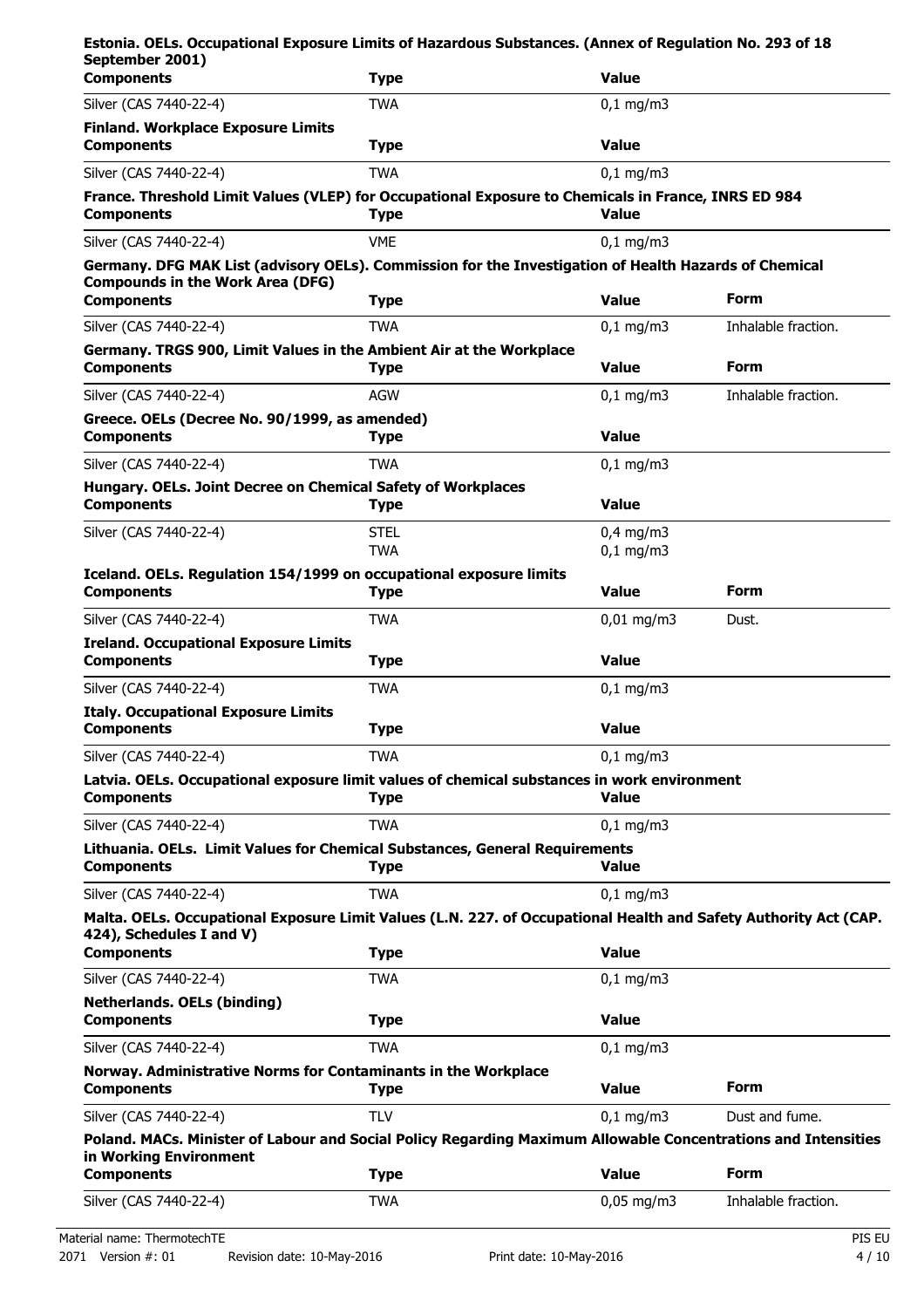| <b>Components</b>                                                      | <b>Type</b>                                                                                                                                                                                                                                                                                                                                                                                            | <b>Value</b>               |                                    |
|------------------------------------------------------------------------|--------------------------------------------------------------------------------------------------------------------------------------------------------------------------------------------------------------------------------------------------------------------------------------------------------------------------------------------------------------------------------------------------------|----------------------------|------------------------------------|
| Silver (CAS 7440-22-4)                                                 | <b>TWA</b>                                                                                                                                                                                                                                                                                                                                                                                             | $0,1$ mg/m3                |                                    |
| <b>Components</b>                                                      | Romania. OELs. Protection of workers from exposure to chemical agents at the workplace<br><b>Type</b>                                                                                                                                                                                                                                                                                                  | <b>Value</b>               |                                    |
| Silver (CAS 7440-22-4)                                                 | <b>TWA</b>                                                                                                                                                                                                                                                                                                                                                                                             | $0,1$ mg/m3                |                                    |
| <b>Components</b>                                                      | Slovakia. OELs. Regulation No. 300/2007 concerning protection of health in work with chemical agents<br><b>Type</b>                                                                                                                                                                                                                                                                                    | <b>Value</b>               |                                    |
| Silver (CAS 7440-22-4)                                                 | <b>TWA</b>                                                                                                                                                                                                                                                                                                                                                                                             | $0,1$ mg/m3                |                                    |
| <b>Components</b>                                                      | Slovenia. OELs. Regulations concerning protection of workers against risks due to exposure to chemicals while<br>working (Official Gazette of the Republic of Slovenia)<br><b>Type</b>                                                                                                                                                                                                                 | <b>Value</b>               |                                    |
| Silver (CAS 7440-22-4)                                                 | <b>TWA</b>                                                                                                                                                                                                                                                                                                                                                                                             | $0,01$ mg/m3               |                                    |
| <b>Spain. Occupational Exposure Limits</b><br><b>Components</b>        | <b>Type</b>                                                                                                                                                                                                                                                                                                                                                                                            | <b>Value</b>               |                                    |
| Silver (CAS 7440-22-4)                                                 | <b>TWA</b>                                                                                                                                                                                                                                                                                                                                                                                             | $0,1$ mg/m3                |                                    |
| <b>Sweden. Occupational Exposure Limit Values</b><br><b>Components</b> |                                                                                                                                                                                                                                                                                                                                                                                                        | <b>Value</b>               | <b>Form</b>                        |
|                                                                        | <b>Type</b>                                                                                                                                                                                                                                                                                                                                                                                            |                            |                                    |
| Silver (CAS 7440-22-4)<br>Switzerland. SUVA Grenzwerte am Arbeitsplatz | <b>TWA</b>                                                                                                                                                                                                                                                                                                                                                                                             | $0,1$ mg/m3                | Total dust.                        |
| <b>Components</b>                                                      | <b>Type</b>                                                                                                                                                                                                                                                                                                                                                                                            | <b>Value</b>               | <b>Form</b>                        |
| Silver (CAS 7440-22-4)                                                 | <b>STEL</b><br>TWA                                                                                                                                                                                                                                                                                                                                                                                     | $0,8$ mg/m3<br>$0,1$ mg/m3 | Inhalable dust.<br>Inhalable dust. |
| UK. EH40 Workplace Exposure Limits (WELs)<br><b>Components</b>         | <b>Type</b>                                                                                                                                                                                                                                                                                                                                                                                            | <b>Value</b>               |                                    |
| Silver (CAS 7440-22-4)                                                 | <b>TWA</b>                                                                                                                                                                                                                                                                                                                                                                                             | $0,1$ mg/m3                |                                    |
| <b>Components</b>                                                      | EU. Indicative Exposure Limit Values in Directives 91/322/EEC, 2000/39/EC, 2006/15/EC, 2009/161/EU<br><b>Type</b>                                                                                                                                                                                                                                                                                      | <b>Value</b>               |                                    |
| Silver (CAS 7440-22-4)                                                 | <b>TWA</b>                                                                                                                                                                                                                                                                                                                                                                                             | $0,1$ mg/m3                |                                    |
| <b>Biological limit values</b>                                         | No biological exposure limits noted for the ingredient(s).                                                                                                                                                                                                                                                                                                                                             |                            |                                    |
| <b>Recommended monitoring</b><br>procedures                            | Follow standard monitoring procedures.                                                                                                                                                                                                                                                                                                                                                                 |                            |                                    |
| <b>Derived no-effect level</b><br>(DNEL)                               | Not available.                                                                                                                                                                                                                                                                                                                                                                                         |                            |                                    |
| <b>Predicted no effect</b><br>concentrations (PNECs)                   | Not available.                                                                                                                                                                                                                                                                                                                                                                                         |                            |                                    |
| 8.2. Exposure controls                                                 |                                                                                                                                                                                                                                                                                                                                                                                                        |                            |                                    |
| <b>Appropriate engineering</b><br>controls                             | Good general ventilation (typically 10 air changes per hour) should be used. Ventilation rates should<br>be matched to conditions. If applicable, use process enclosures, local exhaust ventilation, or other<br>engineering controls to maintain airborne levels below recommended exposure limits. If exposure<br>limits have not been established, maintain airborne levels to an acceptable level. |                            |                                    |
| <b>Eye/face protection</b>                                             | Individual protection measures, such as personal protective equipment<br>Wear safety glasses with side shields (or goggles).                                                                                                                                                                                                                                                                           |                            |                                    |
| <b>Skin protection</b><br>- Hand protection                            | Wear appropriate chemical resistant gloves. Suitable gloves can be recommended by the glove<br>supplier.                                                                                                                                                                                                                                                                                               |                            |                                    |
| - Other                                                                | Personal protection equipment should be chosen according to the CEN standards and in discussion<br>with the supplier of the personal protective equipment.                                                                                                                                                                                                                                             |                            |                                    |
| <b>Respiratory protection</b><br><b>Thermal hazards</b>                | In case of insufficient ventilation, wear suitable respiratory equipment.<br>Wear appropriate thermal protective clothing, when necessary.                                                                                                                                                                                                                                                             |                            |                                    |
| <b>Hygiene measures</b>                                                | Always observe good personal hygiene measures, such as washing after handling the material and<br>before eating, drinking, and/or smoking. Routinely wash work clothing and protective equipment to<br>remove contaminants.                                                                                                                                                                            |                            |                                    |
| <b>Environmental exposure</b><br>controls                              | Contain spills and prevent releases and observe national regulations on emissions. Inform<br>appropriate managerial or supervisory personnel of all environmental releases.                                                                                                                                                                                                                            |                            |                                    |
| Material name: ThermotechTE                                            |                                                                                                                                                                                                                                                                                                                                                                                                        |                            | PIS EU                             |
| 2071 Version #: 01                                                     | Revision date: 10-May-2016                                                                                                                                                                                                                                                                                                                                                                             | Print date: 10-May-2016    | 5/10                               |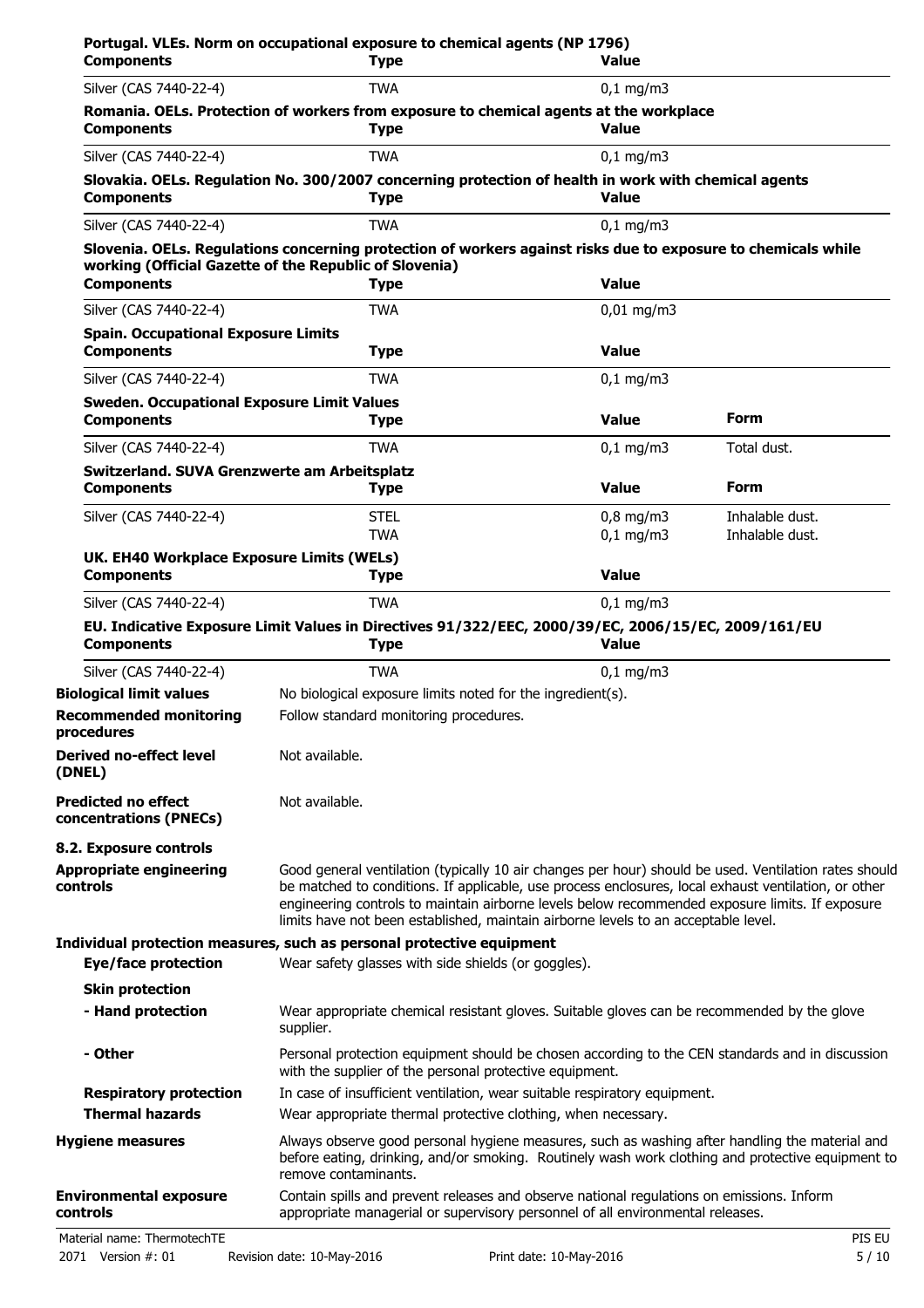## **SECTION 9: Physical and chemical properties**

### **9.1. Information on basic physical and chemical properties**

| <b>Appearance</b>                                   |                                |  |
|-----------------------------------------------------|--------------------------------|--|
| <b>Physical state</b>                               | Solid.                         |  |
| Form                                                | Solid.                         |  |
| Colour                                              | Not available.                 |  |
| Odour                                               | Not applicable.                |  |
| <b>Odour threshold</b>                              | Not available.                 |  |
| рH                                                  | Not available.                 |  |
| <b>Melting point/freezing point</b>                 | 960,5 °C (1760,9 °F) estimated |  |
| Initial boiling point and<br>boiling range          | 2000 °C (3632 °F) estimated    |  |
| <b>Flash point</b>                                  | Not available.                 |  |
| <b>Evaporation rate</b>                             | Not available.                 |  |
| <b>Flammability (solid, gas)</b>                    | Not available.                 |  |
| <b>Upper/lower flammability or explosive limits</b> |                                |  |
| <b>Flammability limit - lower</b><br>(%)            | Not available.                 |  |
| <b>Flammability limit -</b><br>upper $(% )$         | Not available.                 |  |
| <b>Vapour pressure</b>                              | 0,00001 hPa estimated          |  |
| <b>Vapour density</b>                               | Not available.                 |  |
| <b>Relative density</b>                             | Not available.                 |  |
| Solubility(ies)                                     |                                |  |
| Solubility (water)                                  | Not available.                 |  |
| Solubility (other)                                  | Not available.                 |  |
| <b>Partition coefficient</b><br>(n-octanol/water)   | Not available.                 |  |
| <b>Auto-ignition temperature</b>                    | Not available.                 |  |
| <b>Decomposition temperature</b>                    | Not available.                 |  |
| <b>Viscosity</b>                                    | Not available.                 |  |
| <b>Explosive properties</b>                         | Not explosive.                 |  |
| <b>Oxidising properties</b>                         | Not oxidising.                 |  |
| 9.2. Other information                              |                                |  |
| <b>Density</b>                                      | 10,49 g/cm3 estimated          |  |
| <b>Specific gravity</b>                             | 10,49 estimated                |  |
|                                                     |                                |  |

## **SECTION 10: Stability and reactivity**

| 10.1. Reactivity                            | Not available.                                              |
|---------------------------------------------|-------------------------------------------------------------|
| 10.2. Chemical stability                    | Material is stable under normal conditions.                 |
| 10.3. Possibility of hazardous<br>reactions | No dangerous reaction known under conditions of normal use. |
| 10.4. Conditions to avoid                   | Contact with incompatible materials.                        |
| 10.5. Incompatible materials                | Ammonia. Chlorine.                                          |
| 10.6. Hazardous<br>decomposition products   | No hazardous decomposition products are known.              |

## **SECTION 11: Toxicological information**

| <b>General information</b>                      | Occupational exposure to the substance or mixture may cause adverse effects. |  |
|-------------------------------------------------|------------------------------------------------------------------------------|--|
| <b>Information on likely routes of exposure</b> |                                                                              |  |
| <b>Inhalation</b>                               | Prolonged inhalation may be harmful.                                         |  |
| <b>Skin contact</b>                             | Due to lack of data the classification is not possible.                      |  |
| Eye contact                                     | Due to lack of data the classification is not possible.                      |  |
| <b>Ingestion</b>                                | Based on available data, the classification criteria are not met.            |  |
| <b>Symptoms</b>                                 | Exposure may cause temporary irritation, redness, or discomfort.             |  |
|                                                 |                                                                              |  |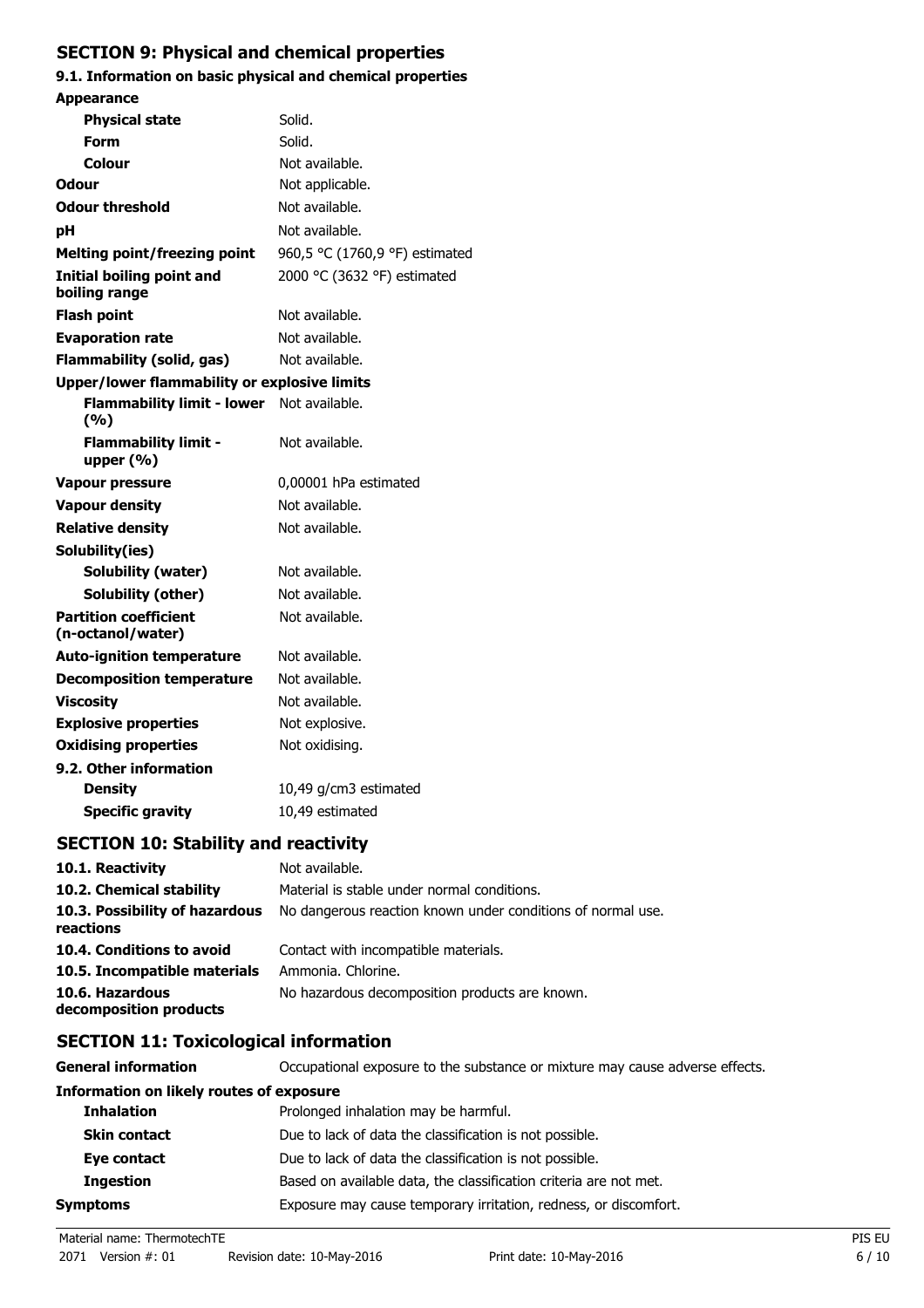#### **11.1. Information on toxicological effects**

| <b>Species</b><br><b>Components</b> |                        |     | <b>Test results</b> |  |
|-------------------------------------|------------------------|-----|---------------------|--|
|                                     | Silver (CAS 7440-22-4) |     |                     |  |
|                                     | <b>Acute</b>           |     |                     |  |
|                                     | <b>Dermal</b>          |     |                     |  |
|                                     | LD50                   | Rat | $>$ 2000 mg/kg      |  |
|                                     | Oral                   |     |                     |  |
|                                     | LD50                   | Rat | > 5000 mg/kg        |  |

\* Estimates for product may be based on additional component data not shown.

| <b>Skin corrosion/irritation</b>                      | Due to partial or complete lack of data the classification is not possible. |
|-------------------------------------------------------|-----------------------------------------------------------------------------|
| Serious eye damage/eye<br>irritation                  | Due to partial or complete lack of data the classification is not possible. |
| <b>Respiratory sensitisation</b>                      | Due to partial or complete lack of data the classification is not possible. |
| <b>Skin sensitisation</b>                             | Due to partial or complete lack of data the classification is not possible. |
| <b>Germ cell mutagenicity</b>                         | Due to partial or complete lack of data the classification is not possible. |
| Carcinogenicity                                       | Due to partial or complete lack of data the classification is not possible. |
| <b>Reproductive toxicity</b>                          | Due to partial or complete lack of data the classification is not possible. |
| Specific target organ toxicity<br>- single exposure   | Due to partial or complete lack of data the classification is not possible. |
| Specific target organ toxicity<br>- repeated exposure | Due to partial or complete lack of data the classification is not possible. |
| <b>Aspiration hazard</b>                              | Due to partial or complete lack of data the classification is not possible. |
| Mixture versus substance<br>information               | No information available.                                                   |
| <b>Other information</b>                              | Not available.                                                              |

## **SECTION 12: Ecological information**

| 12.1. Toxicity         | Very toxic to aquatic life with long lasting effects. Accumulation in aquatic organisms is expected. |                                                                     |                         |
|------------------------|------------------------------------------------------------------------------------------------------|---------------------------------------------------------------------|-------------------------|
| <b>Components</b>      | <b>Species</b><br><b>Test results</b>                                                                |                                                                     |                         |
| Silver (CAS 7440-22-4) |                                                                                                      |                                                                     |                         |
| <b>Aquatic</b>         |                                                                                                      |                                                                     |                         |
| Crustacea              | EC50                                                                                                 | Water flea (Daphnia magna)                                          | $0,0002$ mg/l, 48 hours |
| Fish                   | LC50                                                                                                 | Fathead minnow (Pimephales promelas) 0,0023 - 0,0033 mg/l, 96 hours |                         |

\* Estimates for product may be based on additional component data not shown.

| 12.2. Persistence and<br>degradability                    | No data is available on the degradability of this product.                                                                                                                                 |
|-----------------------------------------------------------|--------------------------------------------------------------------------------------------------------------------------------------------------------------------------------------------|
| 12.3. Bioaccumulative<br>potential                        | No data available.                                                                                                                                                                         |
| <b>Partition coefficient</b><br>n-octanol/water (log Kow) | Not available.                                                                                                                                                                             |
| <b>Bioconcentration factor (BCF)</b>                      | Not available.                                                                                                                                                                             |
| 12.4. Mobility in soil                                    | No data available.                                                                                                                                                                         |
| 12.5. Results of PBT<br>and vPvB<br>assessment            | Not available.                                                                                                                                                                             |
| 12.6. Other adverse effects                               | No other adverse environmental effects (e.g. ozone depletion, photochemical ozone creation<br>potential, endocrine disruption, global warming potential) are expected from this component. |

## **SECTION 13: Disposal considerations**

#### **13.1. Waste treatment methods**

|                               | <b>Residual waste</b><br>Dispose of in accordance with local regulations. Empty containers or liners may retain some product<br>residues. This material and its container must be disposed of in a safe manner (see: Disposal<br>instructions). |                            |                                                                                                                                                                                                     |        |  |
|-------------------------------|-------------------------------------------------------------------------------------------------------------------------------------------------------------------------------------------------------------------------------------------------|----------------------------|-----------------------------------------------------------------------------------------------------------------------------------------------------------------------------------------------------|--------|--|
| <b>Contaminated packaging</b> |                                                                                                                                                                                                                                                 | disposal.                  | Since emptied containers may retain product residue, follow label warnings even after container is<br>emptied. Empty containers should be taken to an approved waste handling site for recycling or |        |  |
|                               | Material name: ThermotechTE                                                                                                                                                                                                                     |                            |                                                                                                                                                                                                     | PIS EU |  |
|                               | 2071 Version #: 01                                                                                                                                                                                                                              | Revision date: 10-May-2016 | Print date: 10-May-2016                                                                                                                                                                             | 7/10   |  |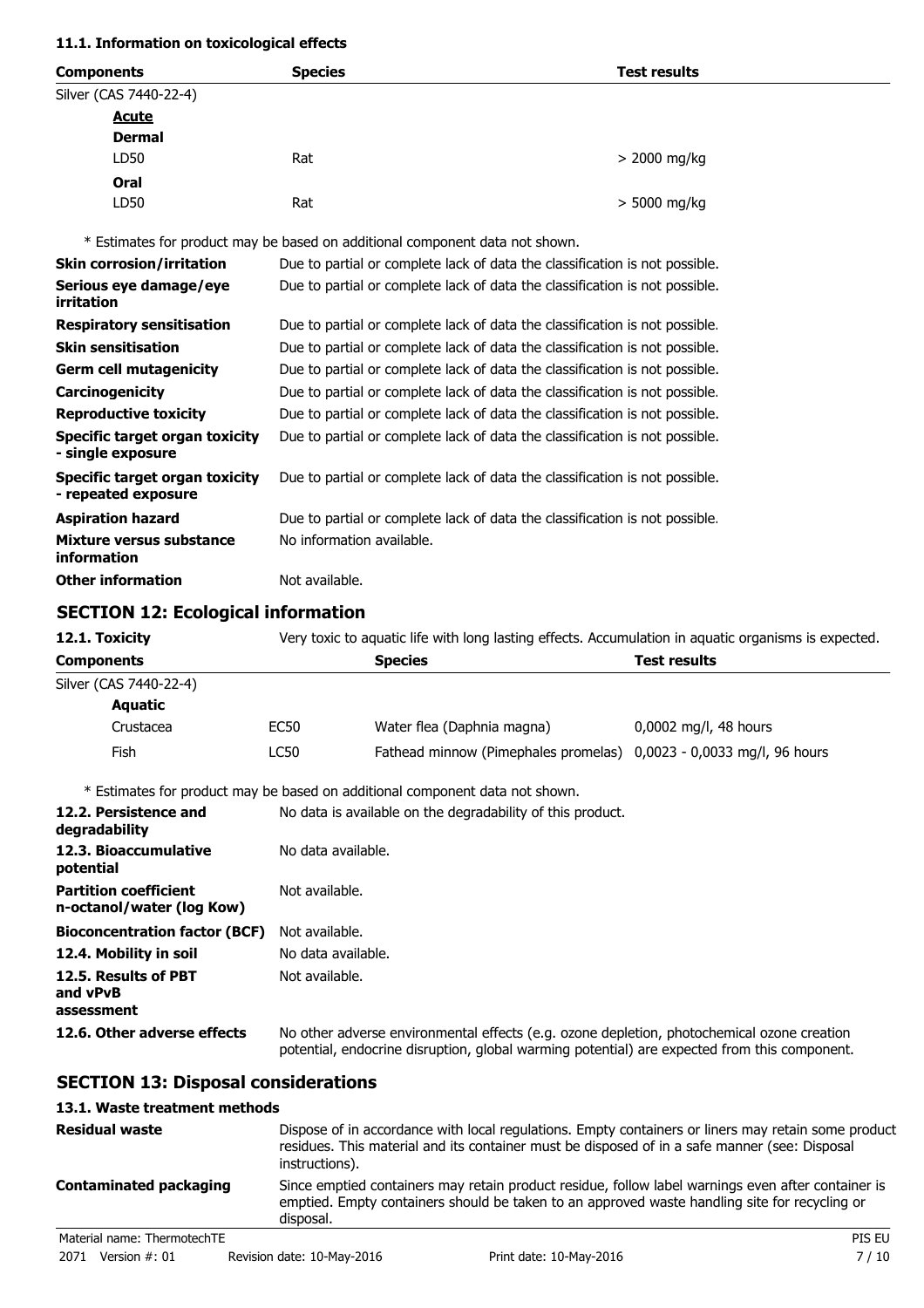The Waste code should be assigned in discussion between the user, the producer and the waste disposal company. **EU waste code** Collect and reclaim or dispose in sealed containers at licensed waste disposal site. This material and its container must be disposed of as hazardous waste. Do not allow this material to drain into sewers/water supplies. Do not contaminate ponds, waterways or ditches with chemical or used container. Dispose of contents/container in accordance with local/regional/national/international regulations. **Disposal methods/information Special precautions Dispose in accordance with all applicable regulations. SECTION 14: Transport information ADR 14.1. UN number** UN3077 **14.2. UN proper shipping** Environmentally hazardous substance, solid, n.o.s. (Silver) **name Class** 9 **14.3. Transport hazard class(es) Subsidiary risk** - **Label(s)** 9 **Hazard No. (ADR)** 90 **Tunnel restriction** E **code** 14.4. Packing group **III 14.5. Environmental** Yes **hazards 14.6. Special precautions** Read safety instructions, SDS and emergency procedures before handling. **for user RID 14.1. UN number** UN3077 **14.2. UN proper shipping** Environmentally hazardous substance, solid, n.o.s. (Silver) **name Class** 9 **14.3. Transport hazard class(es) Subsidiary risk Label(s)** 9 **14.4. Packing group III 14.5. Environmental** Yes **hazards 14.6. Special precautions** Read safety instructions, SDS and emergency procedures before handling. **for user ADN 14.1. UN number** UN3077 **14.2. UN proper shipping** Environmentally Hazardous Solid, N.o.s. (Silver) **name Class** 9 **14.3. Transport hazard class(es) Subsidiary risk** - **Label(s)** 9 **14.4. Packing group III 14.5. Environmental** Yes **hazards 14.6. Special precautions** Read safety instructions, SDS and emergency procedures before handling. **for user IATA** Not regulated as dangerous goods. **IMDG**

Not regulated as dangerous goods.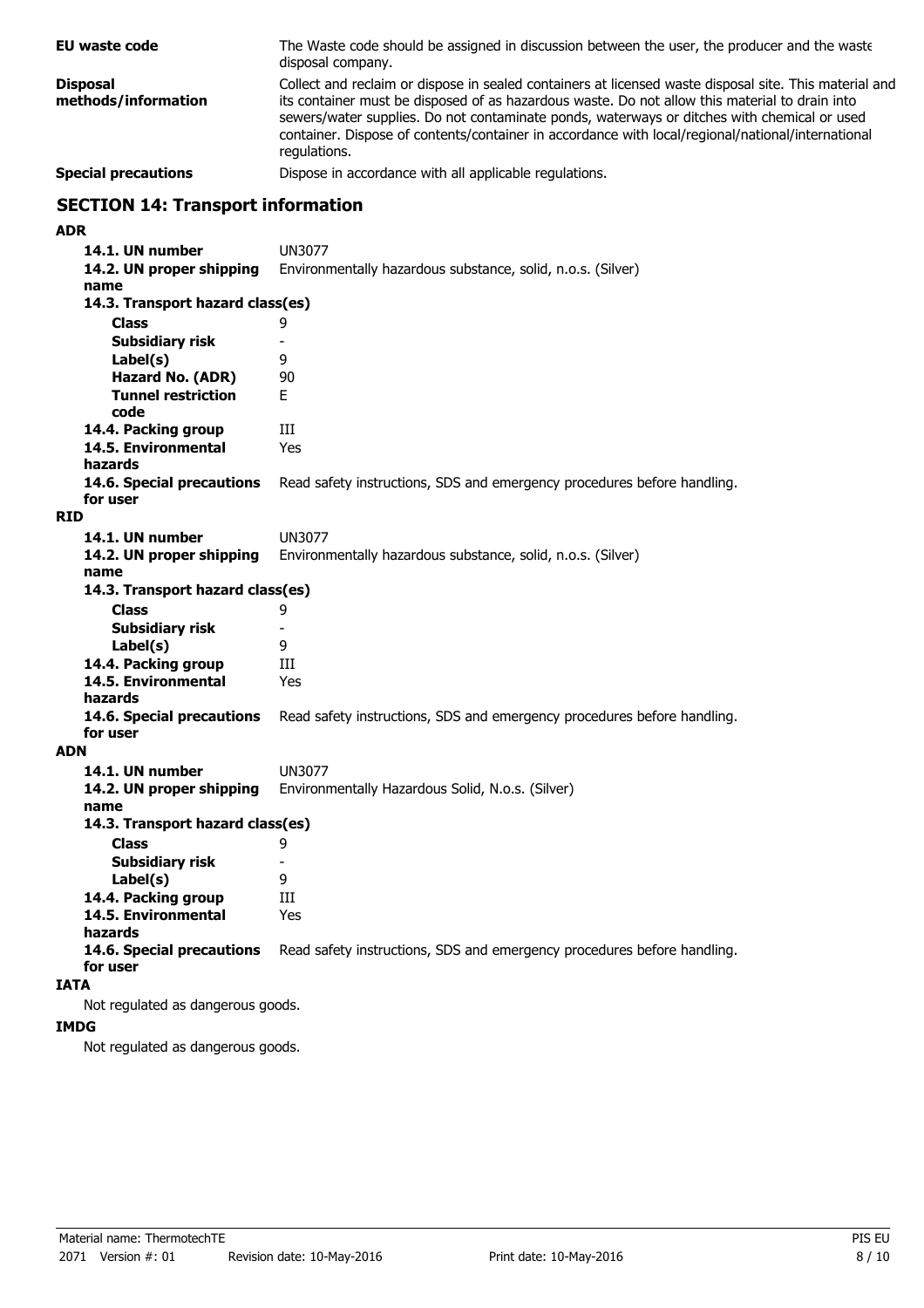**Marine pollutant**



## **SECTION 15: Regulatory information**

**15.1. Safety, health and environmental regulations/legislation specific for the substance or mixture**

#### **EU regulations**

- **Regulation (EC) No. 1005/2009 on substances that deplete the ozone layer, Annex I and II, as amended** Not listed.
- **Regulation (EC) No. 850/2004 on persistent organic pollutants, Annex I** Not listed.
- **Regulation (EC) No. 689/2008 concerning the export and import of dangerous chemicals, Annex I, part 1** Not listed.
- **Regulation (EC) No. 689/2008 concerning the export and import of dangerous chemicals, Annex I, part 2** Not listed.
- **Regulation (EC) No. 689/2008 concerning the export and import of dangerous chemicals, Annex I, part 3** Not listed.
- **Regulation (EC) No. 689/2008 concerning the export and import of dangerous chemicals, Annex V** Not listed.
- **Regulation (EC) No. 166/2006 Annex II Pollutant Release and Transfer Registry, as amended** Not listed.
- **Regulation (EC) No. 1907/2006, REACH Article 59(10) Candidate List as currently published by ECHA** Not listed.

#### **Authorisations**

**Regulation (EC) No. 1907/2006, REACH Annex XIV Substances subject to authorization, as amended** Not listed.

#### **Restrictions on use**

**Directive 2004/37/EC: on the protection of workers from the risks related to exposure to carcinogens and mutagens at work, as amended**

#### Not listed.

**Directive 92/85/EEC: on the safety and health of pregnant workers and workers who have recently given birth or are breastfeeding, as amended**

Not listed.

#### **Regulation (EC) No. 1907/2006 Annex XVII Substances subject to restriction on marketing and use** Not regulated.

**Regulation (EC) No. 1907/2006, REACH Annex XVII Substances subject to restriction on marketing and use as amended**

Not listed.

#### **Other EU regulations**

#### **Directive 2012/18/EU on major accident hazards involving dangerous substances**

Not listed.